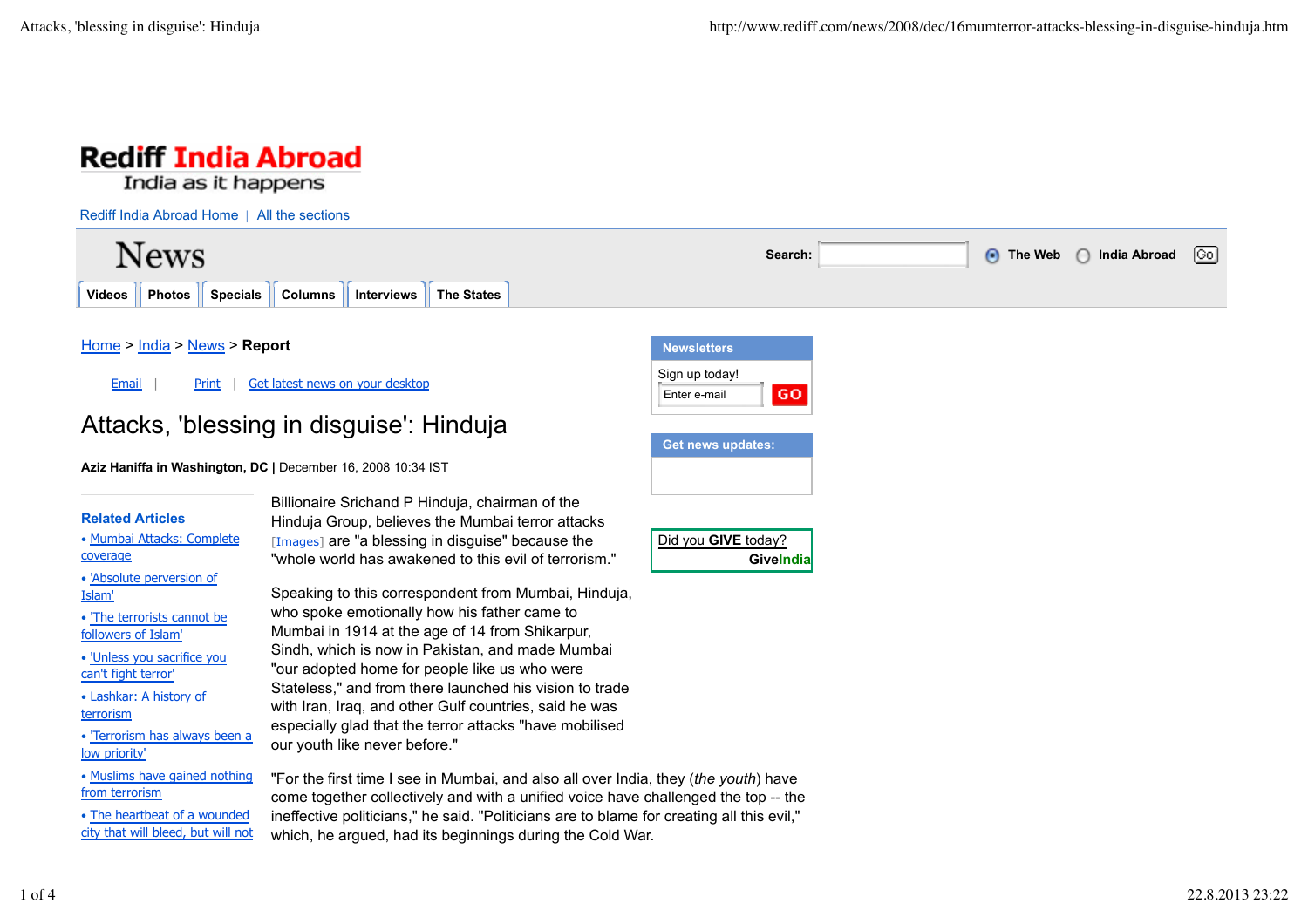## bend

• Why are we targeting politicians alone?

## **Top Emailed Features**

- Was Election 2009 rigged?
- Baba Ramdev is wrong,
- homosexuality is no disease
- On a pilgrimage to the cave shrine

## **Have you tried this?**

- Ask a question
- News on your Desktop

"These things have been deeply rooted from the time of the Cold War," Hinduja said, "and these are the by-products of the old battle between capitalism and socialism. During the Cold War the politicians were responsible for creating these evils because both sides were in a race to use any means necessary to train this kind of evil for their ends and they split the world in two."

However, he said, now "for the first time, the whole world has been concerned," because it has hit close to home to everybody and implied that perhaps it was so because in this attack several nationalities who were killed and injured, including those from the West.

"After the first bomb blasts (*on March 12, 1993*) in Mumbai, no one even bothered. The Western world did not react, did not feel it, but now, all over the world, they know how deep and painful it is and how much a global threat this evil of terrorism is."

Thus, Hinduja said, "Now is the time that the developed world has the opportunity to put their collective strength and where the United States of America can again lead along with the UK, Russia [Images], Europe, Russia, China and India."

And, he said, all these countries had to work together to eradicate this evil and it involved not just combating the scourge of terrorism, but also alleviating poverty, resurrecting the failed institutions that had led to the spawning of radical and fanatical ideologies "because one cannot blame any one individual or community or religion."

"This is a collective global problem and this global evil has spread all over the world and the problems have accumulated over the decades and so we have to find global solutions," he added.

While it is imperative to apprehend the perpetrators of this attack and those who were behind this conspiracy and bring them to justice, Hinduja said at a more broader and long-term level, the strategy should be to wean these disaffected and radicalised youth "and handle them very skillfully while at the same time solve their social and community problems that made them fodder for these evil activities in the first place."

He acknowledged that "it cannot happen overnight," because debriefing these radicalised youth from the brainwashing they have received was not going to be easy and has to be done through a series of anti-poverty and educational programmes, "and this is why all the countries that I mentioned have to work together, otherwise we will continue to keep facing these problems over and over again and these kinds of attacks will not be a surprise."

Hinduja also blamed the contemporary entertainment culture as being inimical "and not constructive and good for the human race," and said it was from these entertainment programmes that these terrorists had "learnt how to do these kinds of attacks -- where you saw 10 people or five people or two people can create this kind

Advertisement

Ռ

Advertisement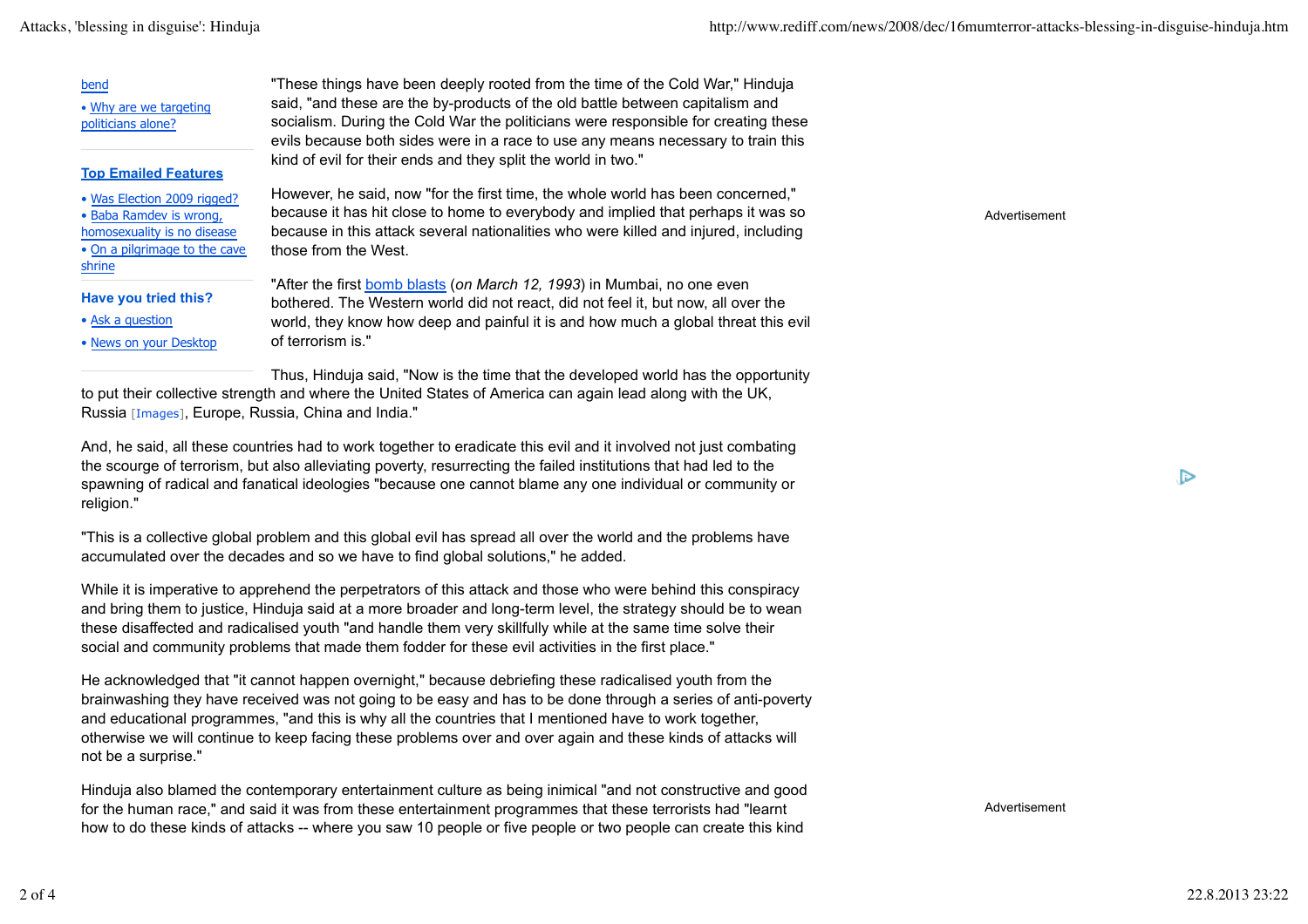of havoc."

"So all of this has to be reversed and they have to be brought back to the original track," he said.

He felt the crass materialism that has run rampant "where everything has been about the short-term strategy to make money, spend money, throw money, waste money, instead of using that money for the social infrastructure and the basic social programmes like health and education -- which is the basic right of every human being -- has led to a kind of indifference and apathy about those less fortunate."

This is why, he reiterated, the Mumbai attacks "is a blessing in disguise because now everyone is aware, especially the youth that all these systems have to change and be brought to a credible position and they have come out with a loud voice to challenge those at the top, whether it is the political leaders, whether it is those with this high net-worth, interested only in making money, and whether it is the strategists, who have all been responsible for this evil which has grown -- and has no doubt come from the top."

"We have to change this lifestyle, which has been spoilt by quick bucks -- finding short cuts to make money and the wrong kind of entertainment," he said.

Hinduja argued India's political structure had to be overhauled and said if only "economist and technocrats like (*Prime Minister*) Dr Manmohan Singh [Images] -- these type of people who are above board could come together and keep the politicians aside," India could have the kind of leadership whose first priority would be the people of the country and their well-being and not their own vested, narrow political interests.

"It is the politicians who are to blame for creating all this evil and now it has to be set right," he said, and hoped that the awakening in the aftermath of the horrific Mumbai attacks would not be in vain, especially where the youth of the country are concerned.

Hinduja, in re-emphasising how important it was the United States to take the lead in this global awakening, said, President-elect "Barack Obama [Images] mentioned that he would like to bring about change and whatever he said in his campaign, we request him that India is a good model for him and along with India he should induct all these other big countries who have been the victim of this kind of evil, but are democracies, to bring about this change."

Asked if the terror attacks would have negative financial implications for Mumbai, Hinduja shrugged off any such concerns. "Investments are not going to be impacted. This is going to be a short-term memory," where investments are concerned.

"You saw during 9/11, people thought that the United States once and for all is gone from the road map, but people have forgotten 9/11, and they have become stronger and firmer to face much more challenges," he asserted. "Similarly, India has shown in the past, whether it is about bomb blasts, or whether in our history, where there have been a lot of invasions -- India has been invaded by terror and all kinds of monsters and savages -- but you have seen how India's culture and traditions, which are so deep-rooted, have survived and